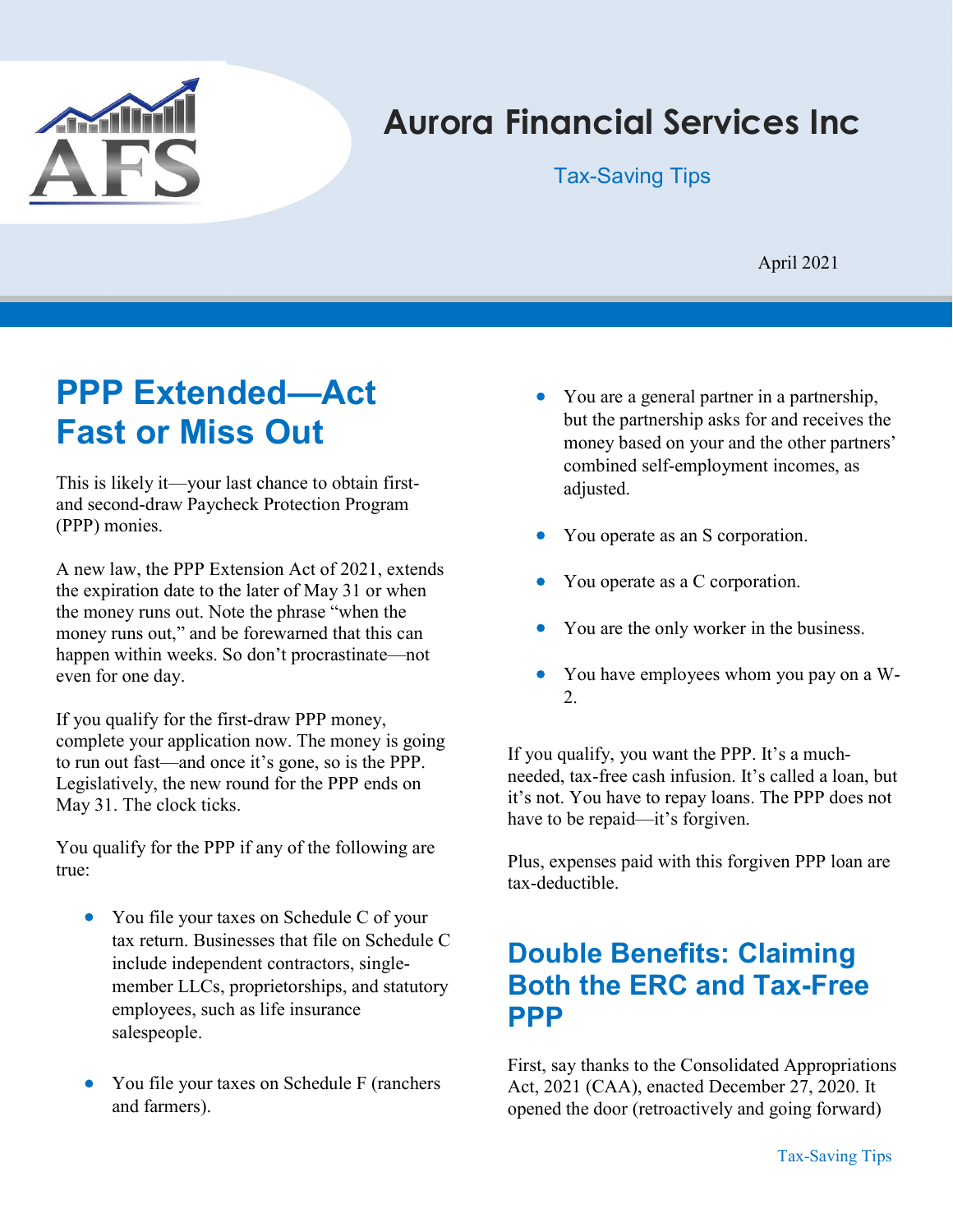for PPP participants to also claim the employee retention credit (ERC).

Reminder. Tax credits are the best. They usually reduce taxes dollar-for-dollar.

(The ERC is not quite as good as the usual tax credit, because you increase taxable income by the amount of the credit. But it's still good—very good.)

The CARES Act, enacted on March 27, 2020, created the PPP money, but it prohibited you from getting both PPP money and tax credits from the ERC; you had to choose one benefit or the other. Now, thanks to the new December law, you can have both tax-free PPP money and tax credits from the ERC.

And perhaps the best news of all comes from the IRS in its recently released, business-friendly guidance on how the rules work when you want to claim both PPP and ERC benefits.

## How the Law Changed

The CAA made four important changes retroactive to 2020:

- 1. You may now qualify (yes, retroactively) to claim the ERC for 2020 wages even though you had a 2020 PPP loan.
- 2. You may not claim the ERC on PPP wages used for PPP loan forgiveness.
- 3. You can elect not to claim the ERC, so as to increase your tax-free PPP monies.
- 4. If your lender denies your PPP loan forgiveness, you can claim the ERC for the qualified wages even when you made the election not to claim the ERC for those wages.

Congress made the changes retroactive to March 13, 2020, allowing you to now amend your 2020 payroll

tax returns to claim the employee tax credits for which you are eligible.

You likely hadn't thought of amending payroll tax returns, because it's not often done. But you have the three-year statute of limitations for amending payroll taxes just as you have it for your income tax returns.

# Married, Filing Separately, May Be the Tax Year 2020 **Strategy**

If you are married, most likely you've always filed a joint tax return with your spouse.

Most of the time, a joint return shows less overall tax than two separate tax returns do, because the marriedfiling-separately status has many tax disadvantages.

Fast-forward to the 2020 tax filing season, however and nothing is as it was.

This year, four tax provisions will be key to determining whether you'll be better off filing a joint tax return or separate tax returns for tax year 2020:

- Tax-free unemployment
- Recovery rebate, round 1
- Recovery rebate, round 2
- Recovery rebate, round 3

### Tax-Free Unemployment

The American Rescue Plan Act of 2021, which was signed into law on March 11, 2021, excludes from tax the first \$10,200 of 2020 unemployment benefits paid to an individual with 2020 modified adjusted gross income (MAGI) of less than \$150,000.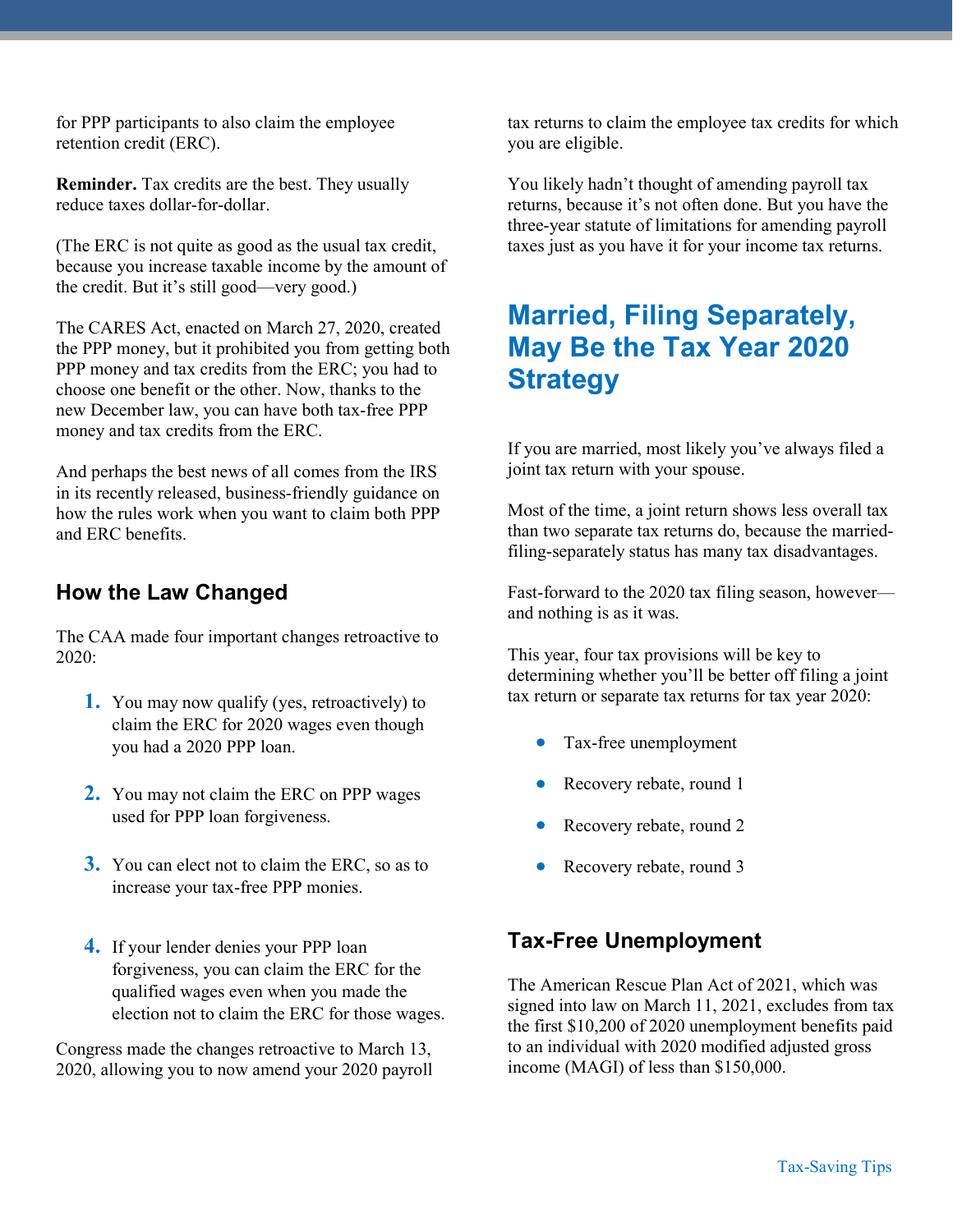### Recovery Rebate, Round 1

The recovery rebate, round 1, is a refundable tax credit on the 2020 tax return, equal to

- \$1,200 (\$2,400 on a joint return), plus
- \$500 for each dependent under age 17.

Your credit decreases by 5 percent of the amount your adjusted gross income (AGI) exceeds

- \$150,000 if married, filing a joint return,
- \$112,500 if head of household, or
- \$75,000 if single, or if married, filing separately.

The IRS gave you an advance payment of this credit based on either your 2018 or 2019 AGI and dependents. And now the IRS looks at your 2020 tax return and does the following:

- Smiles on you if the tax credit based on your 2020 tax return exceeds the advance payment. What do we mean by "smiles on you"? You get the additional amount as a refundable tax credit.
- Smiles on you (again!) if your actual credit is less than the advance payment. You keep the money. You don't have to pay back any excess received.

#### Recovery Rebate, Round 2

This is a refundable tax credit on the 2020 tax return, equal to

\$600 (\$1,200 on a joint return), plus

• \$600 for each dependent under age 17.

Your credit decreases by 5 percent of the amount your AGI exceeds

- \$150,000 if married, filing jointly,
- \$112,500 if head of household, or
- \$75,000 if single, or if married, filing separately.

The IRS gave you an advance payment of this credit based on your 2019 AGI and dependents. And now the IRS looks at your 2020 tax return and

- Smiles on you if the tax credit based on your 2020 tax return exceeds the advance payment. What do we mean by smiles on you? Once again, you get the additional amount as a refundable tax credit.
- Smiles on you (again!) if your actual credit is less than the advance payment. You keep the money. You don't have to pay back any excess received.

#### Recovery Rebate, Round 3

This is a refundable tax credit on the 2021 tax return, equal to

- $\bullet$  \$1,400 (\$2,800 on a joint return), plus
- \$1,400 for each dependent, regardless of age.

Your credit phases out over the following AGI ranges:

- \$150,000 to \$160,000 if married, filing jointly,
- **S112,500 to \$120,000 if head of household, or**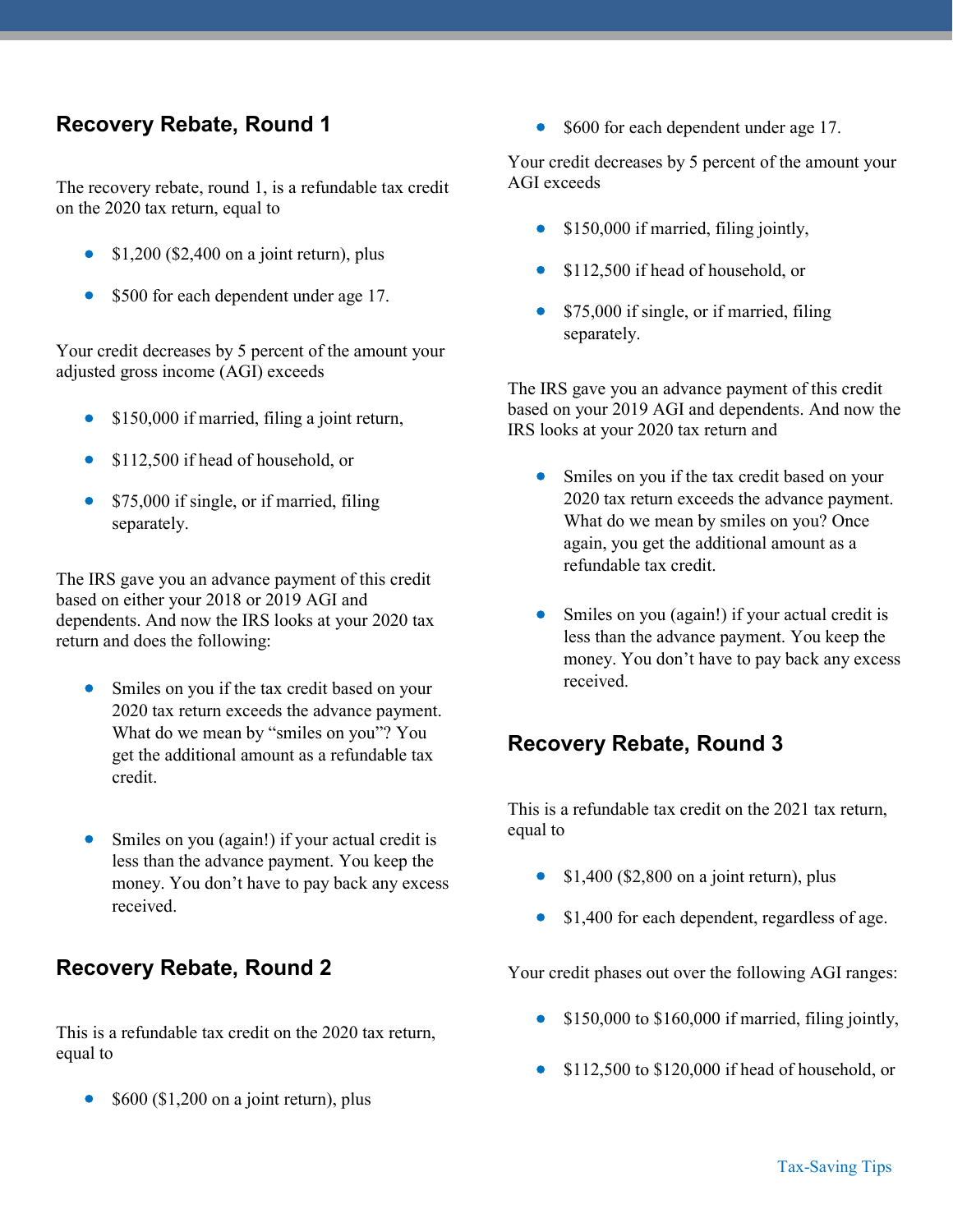• \$75,000 to \$80,000 if single, or if married, filing separately.

The IRS will give you an advance payment of this credit based on your 2019 or 2020 AGI and dependents. If your first advance payment used your 2019 return information, then the IRS will send an additional payment based on your 2020 tax return if the IRS processes your 2020 tax return by August 15, 2021.

You then reconcile your advance payment(s) on your 2021 tax return:

- If your actual credit amount exceeds the advance payment, you get the difference as a refundable credit.
- If your actual credit is less than the advance payment, you keep what you have. You don't have to pay back the excess benefit.

## Why Separate Returns Could Be Better

There are two main reasons you may have net lower federal tax with separate returns versus a joint return.

First, if your MAGI is \$150,000 or more on a joint return, but the spouse who received the unemployment compensation earns under \$150,000 on a separate return, then that spouse can take the full exclusion up to \$10,200 (except possibly in a community property state).

Second, if one spouse has AGI of \$75,000 or less, but your joint AGI is over \$150,000, then that spouse can claim the dependents and get all the available round 1 and round 2 credits on the 2020 tax return as well as the entire round 3 advance payment.

When considering the above, keep two important notes in mind:

- **1.** For a couple that got joint advance payment(s), the law says you allocate 50 percent of the payment to each spouse. The higher-earning spouse doesn't pay back any of his or her allocated advance payment, while the lowerincome spouse will get the difference as a refundable tax credit.
- 2. Married taxpayers who agree how to allocate dependents on separate returns do not have to use the "tiebreaker" rules and can choose who claims which dependents.

Important note. You may lose other deductions and credits on a separate return. The only way to know which is better in light of these temporary provisions is to run your tax returns both ways and see which puts you ahead. For example, separate returns can change your health insurance premium tax credit and perhaps some non-tax items such as your Medicare premiums.

# ARPA Adds Cash to the Child Tax Credit (2021 Only)

For the 2021 tax year only, the American Rescue Plan Act of 2021 (ARPA) makes big, taxpayer-friendly changes to the federal income tax child tax credit (CTC).

Here's what you need to know, starting with some necessary background information.

## CTC Basics

For 2018-2020 and 2022-2025, the maximum annual CTC is \$2,000 per qualifying child.

A qualifying child is an under-age-17 child who could be claimed as your dependent for the year. Basically, that means the child lived with you for over half the